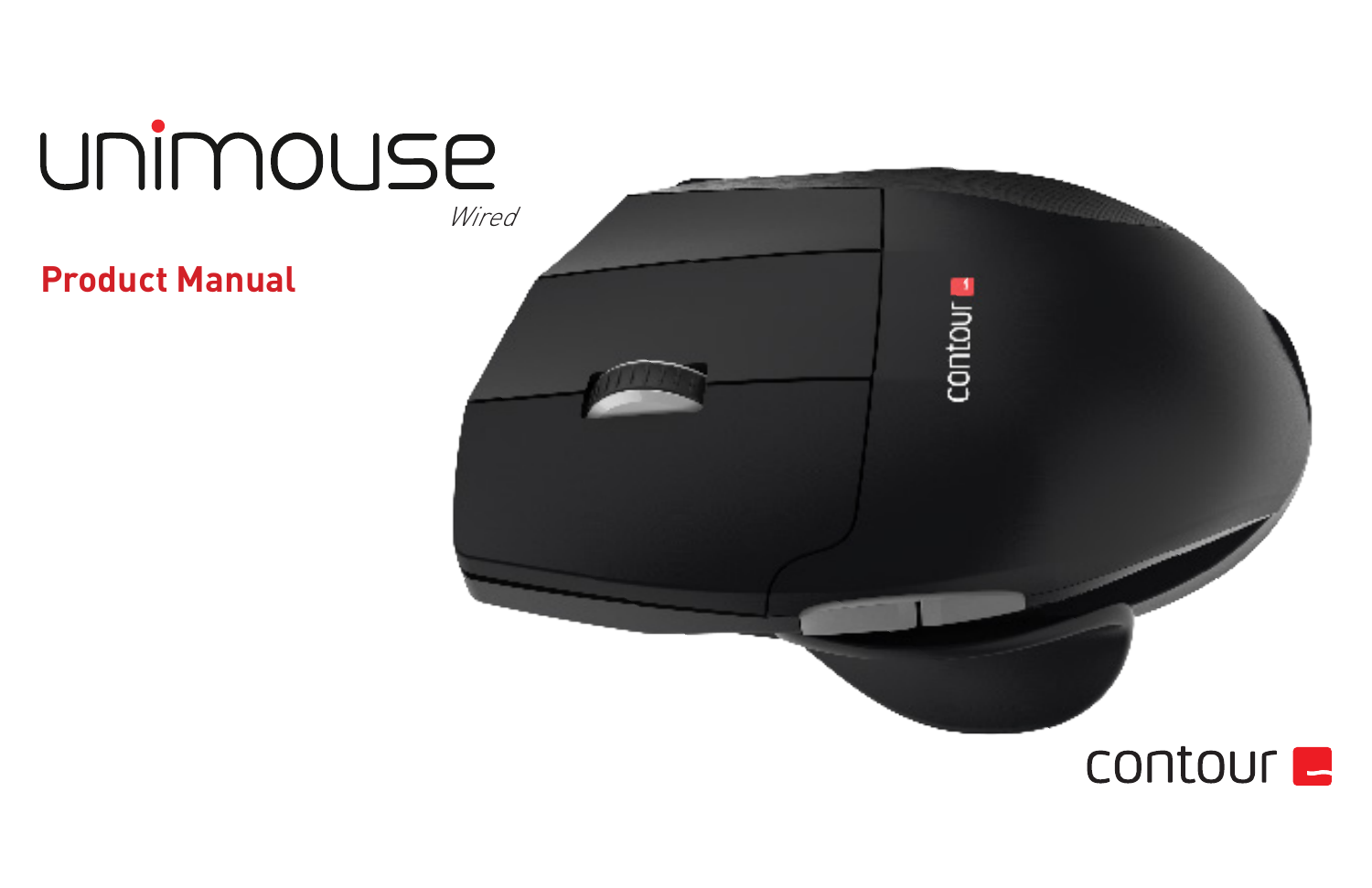# **Box Contents**

- 1. Unimouse<br>2. User Guide
- User Guide



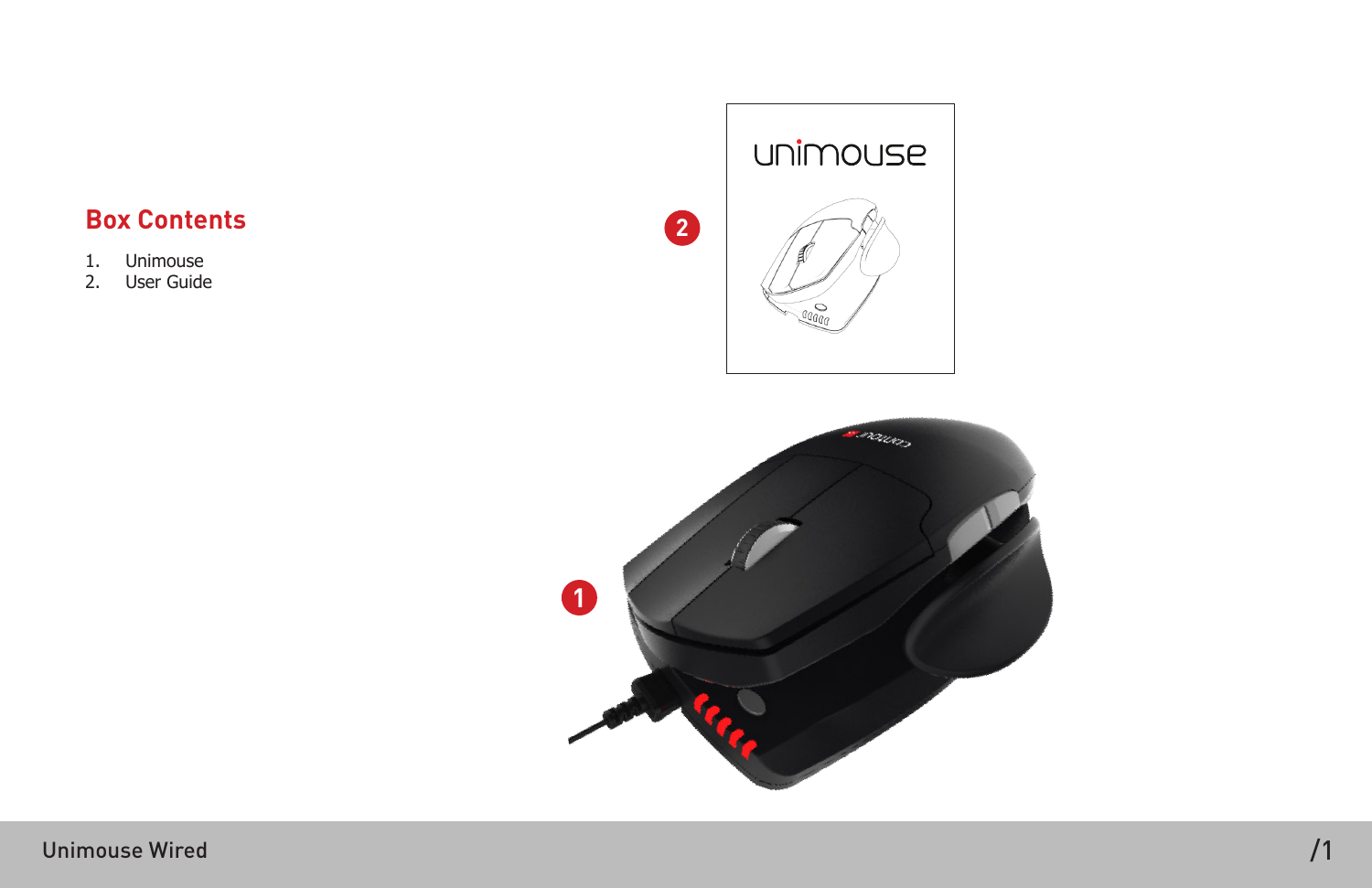

Unimouse Wired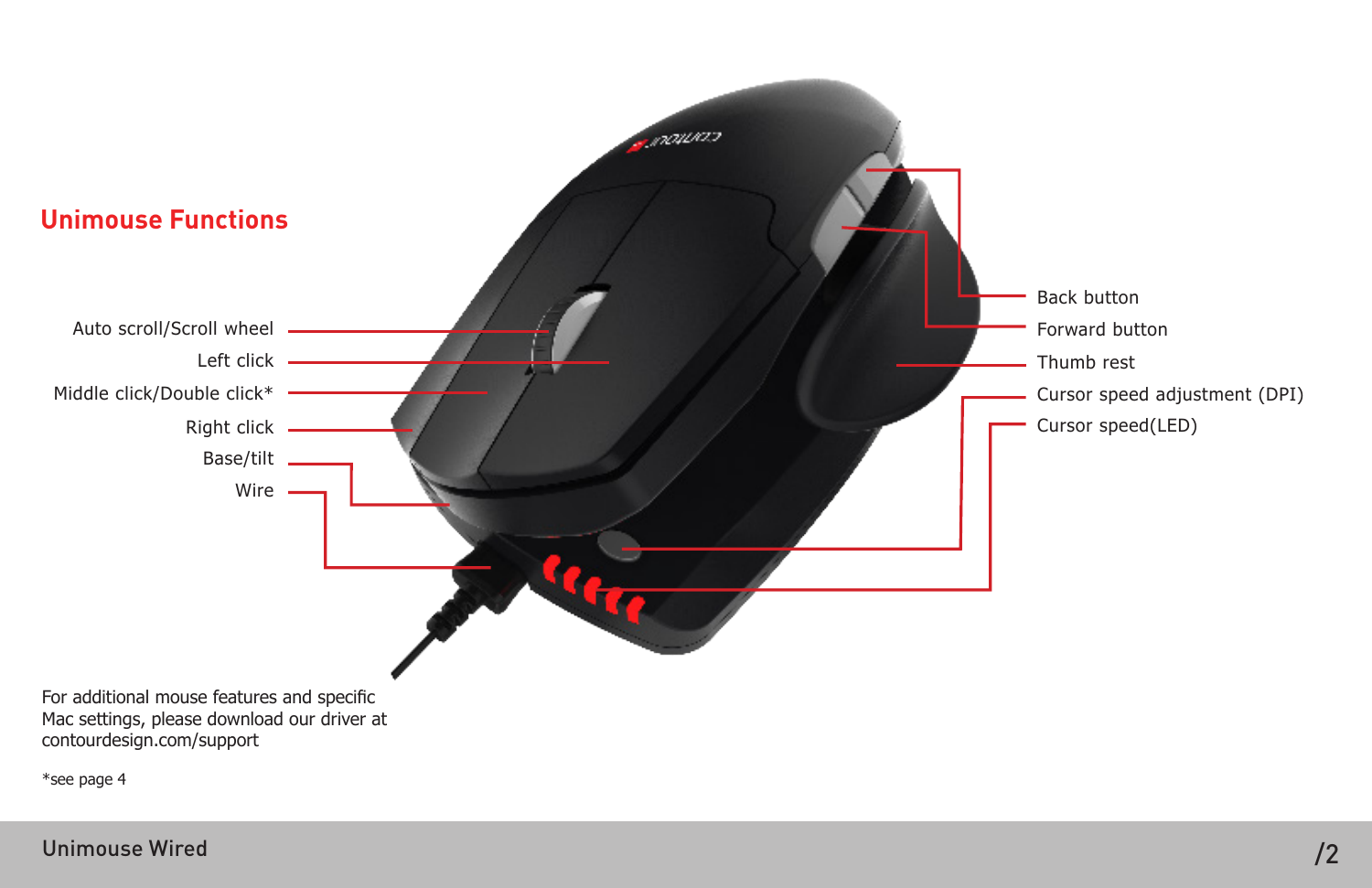### **Connecting to a Computer**

Plug the Unimouse into the computer's USB port. Allow your computer a few seconds to automatically install the mouse drivers.

# **Middle Click to Double Click**

Unimouse comes with middle click as the defualt setting. To change the middle click function to double click, hold down the cursor speed button and the middle click button at the same time. To switch back, repeat the same command.

Middle click / Double click



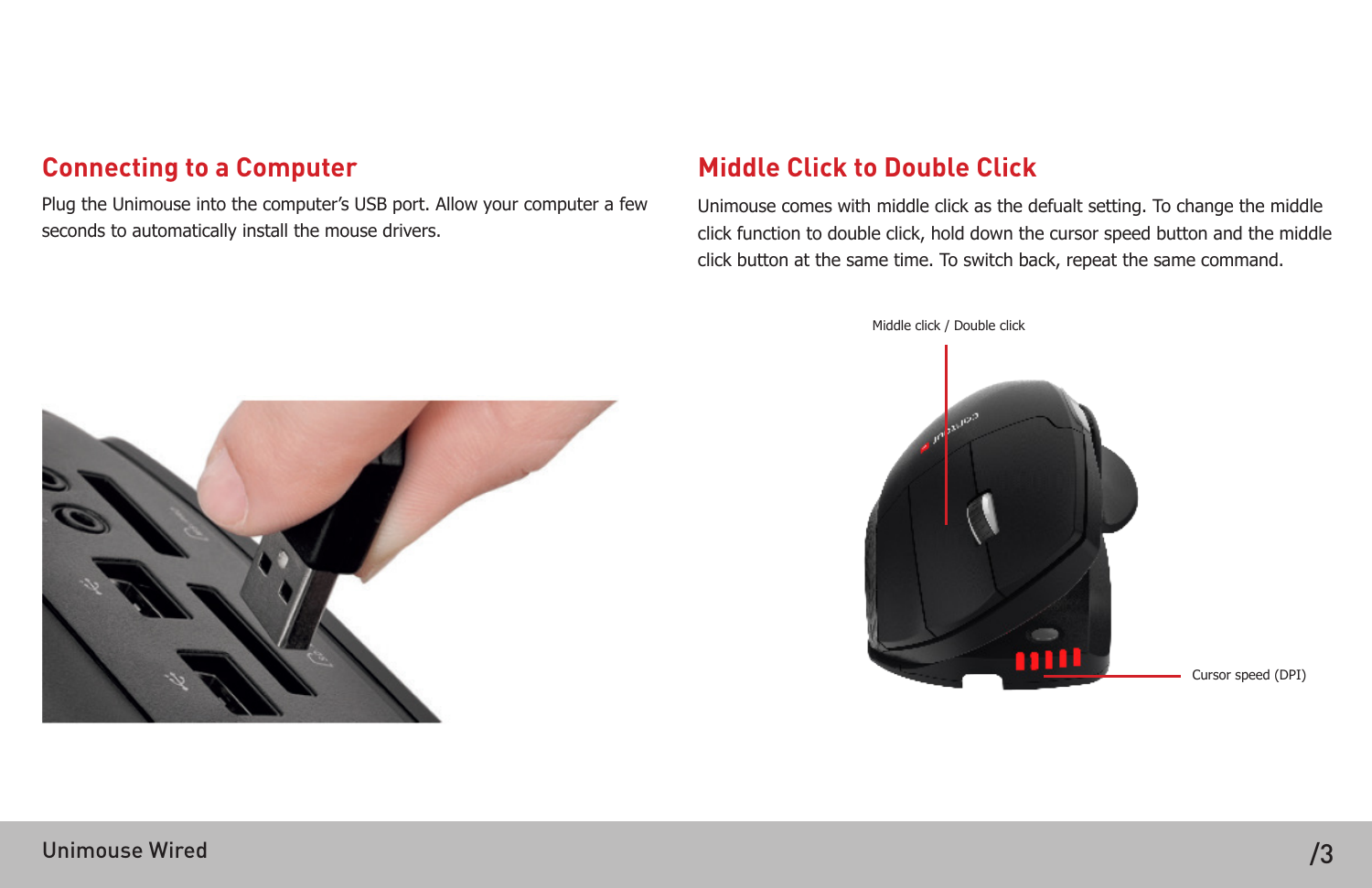# **Adjustable Features**

Unimouse has 4 key points of articulation. We econourage you to explore a variety of positions while using your Unimouse. For more details regarding adjustability, please refer to the Adjustability Guide.

The thumb rest can be extended or collapsed to accomodate different handsizes.





Adjust tilt for your desired mousing angle.







The thumb support can be rotated in any direction to adjust to your prefered thumb position.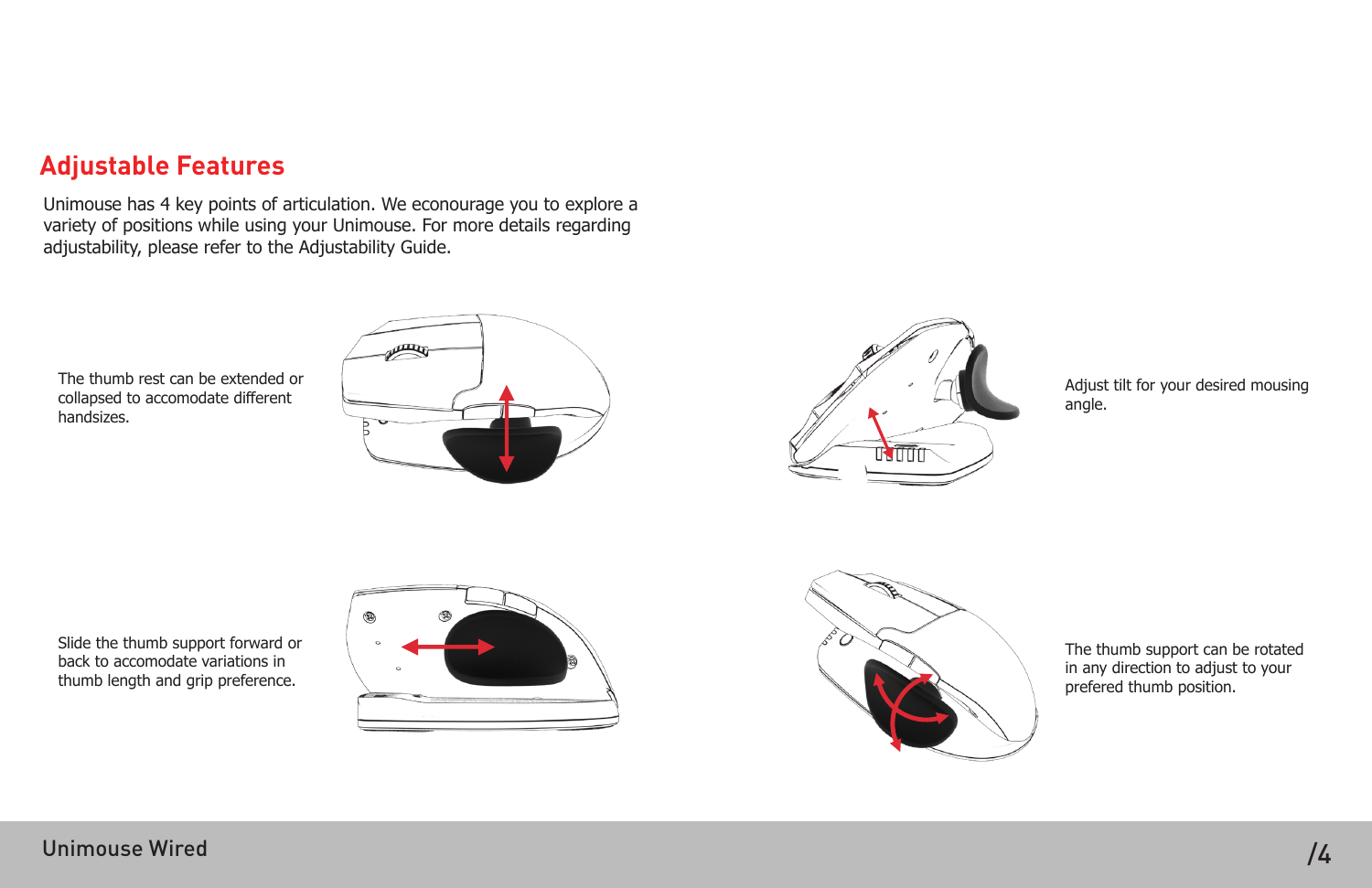### **Change Cursor Speed**

Press the cursor speed button to cycle through cursor speeds. There are ten speed selections ranging from slow (800 DPI) to fast (2800 DPI). Speed is indicated by the LED lights as shown.